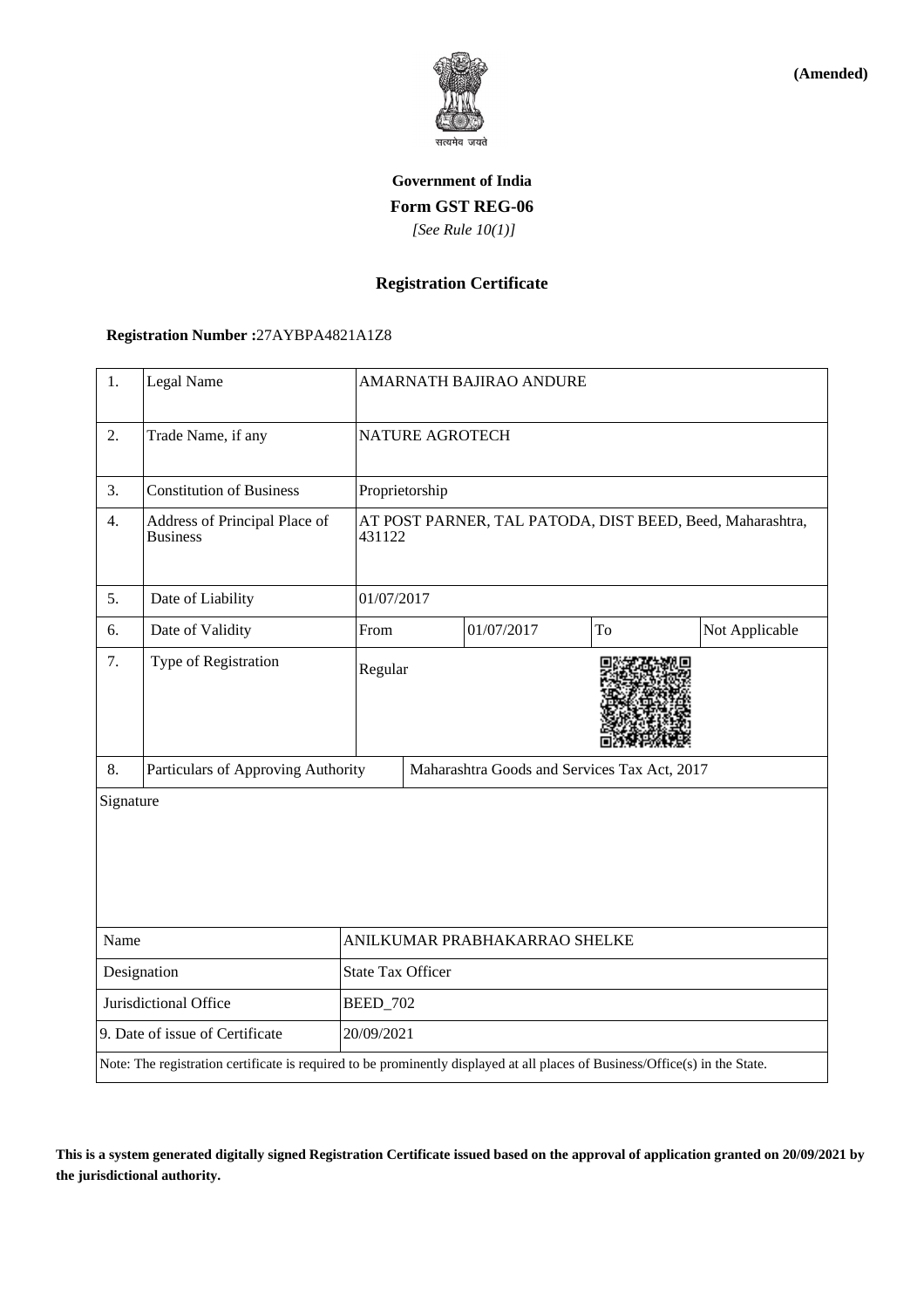

#### **Details of Additional Place of Business(s)**

| <b>GSTIN</b>       | 27AYBPA4821A1Z8         |
|--------------------|-------------------------|
| Legal Name         | AMARNATH BAJIRAO ANDURE |
| Trade Name, if any | NATURE AGROTECH         |

Total Number of Additional Places of Business(s) in the State 1

Sr. No. Address

 1 M No. 6/3591, Office No.2, Ashirvad Icon, Near Rajarshi Shahu Bank, Kesanand Road, Kale Odha Haveli, Wagholi, Pune, Maharashtra, 412207